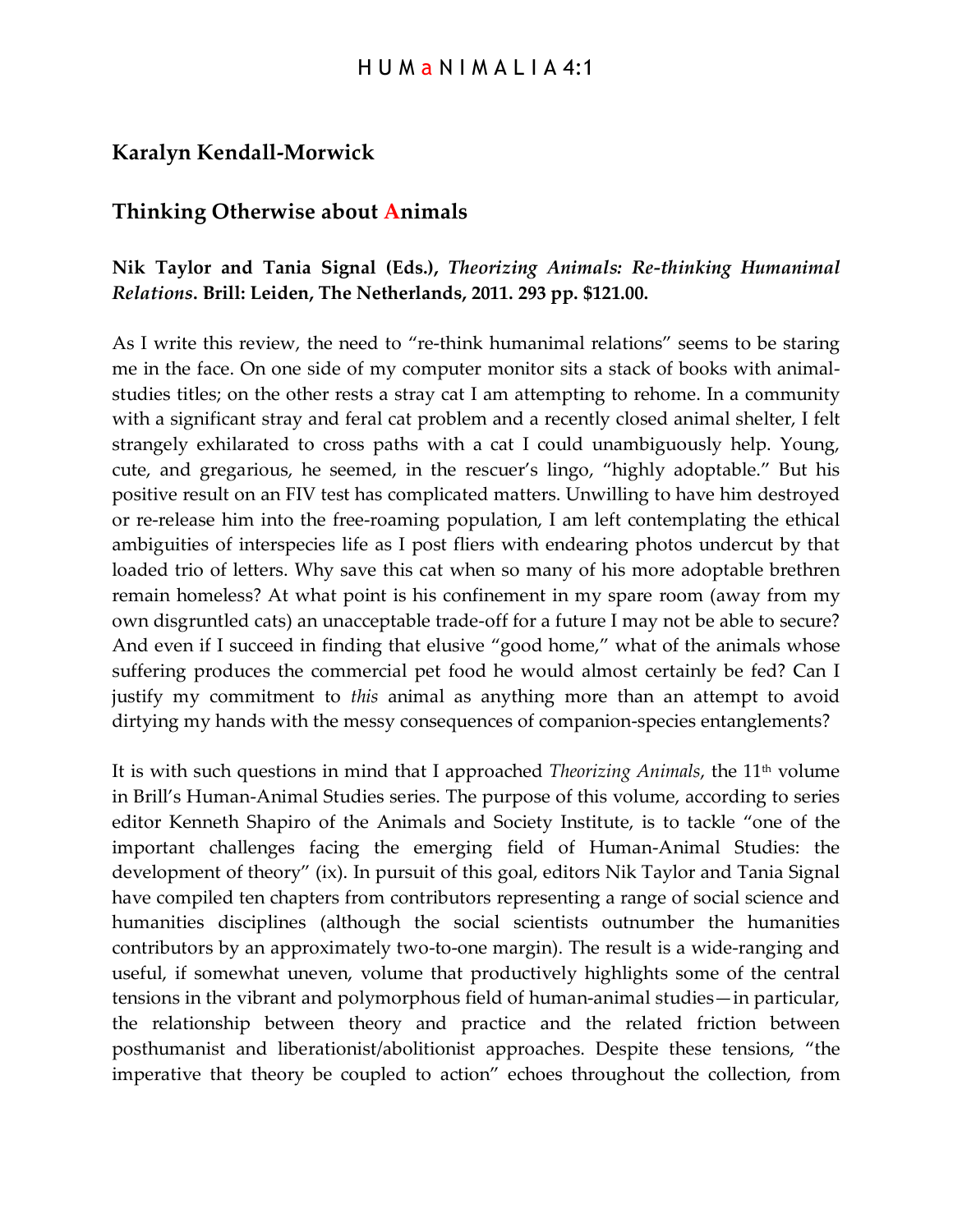Lynda Birke's preface and Taylor's introduction to Jonathan Balcombe's concluding remarks (286).

*Theorizing Animals* is divided into four parts. Part One brings sociological and philosophical perspectives to bear on the "meta-theoretical question" embedded in its title, "Knotty Problems: To Theorize or Not?" (ix). Peter Beatson undertakes the daunting task of "contribut[ing] clarity and order to the myriad forms that humananimal interactions can take, to the wide diversity of academic disciplines involved in the study of those interactions, and to the many sites where active intervention on behalf of abused animals occurs" (22). To this end, he maps seven overlapping spheres that surround and inflect all human/animal relations: nature, demography, economy, politics, community, welfare, and culture. The result is not a theory per se but a "heuristic check list" to aid theorists in recognizing the complex and "mutually determine[d]" forces at play in all cross-species entanglements (22). Lisa Kemmerer makes the case against theory, pointing to humans' "track record" of generating theories about human and nonhuman "others" that serve only to legitimize oppression (74). Convinced that theory is a "luxury of the elite" that inevitably enshrines our anthropocentric worldview, she urges her readers to "quit talking and writing" and instead turn our attention to "the critical task of animal liberation" (82).

I found this section to be the most disappointing of the four because the authors' nearexclusive focus on animal victimhood precludes serious consideration of nonhuman agency. Certainly, as Beatson observes, "Human domination of animals is the most deeply entrenched and widespread form of oppression and exploitation" (51). Yet despite his insistence on the "mutual determination" of human and nonhuman lives, his view of culture as an exclusively human "invent[ion]" (a claim Balcombe refutes with evidence from his own discipline of ethology) limits Beatson to theorizing animal agency as a mere byproduct of human endeavors: "only through becoming the objects of human conscious activity" do animals play a role in determining the shape of cultures that remain fundamentally human (23-24). Similarly, Kemmerer's insistence that we never theorize about animals except by attempting to "see ourselves in [their] reflective eyes" leaves little room for recognizing agency in the countless nonhuman beings who are radically and compellingly *unlike* us (82). Her oversimplification of human/animal relations—coupled with her reliance on sources of the sort frowned upon even in undergraduate work—left me disappointed precisely *because* I share her frustration with some animal studies scholars' failure (or refusal) to act in ways that reflect their ostensibly posthumanist convictions. Ironically, her chapter left me convinced that, without necessarily equating posthumanism with veganism, we need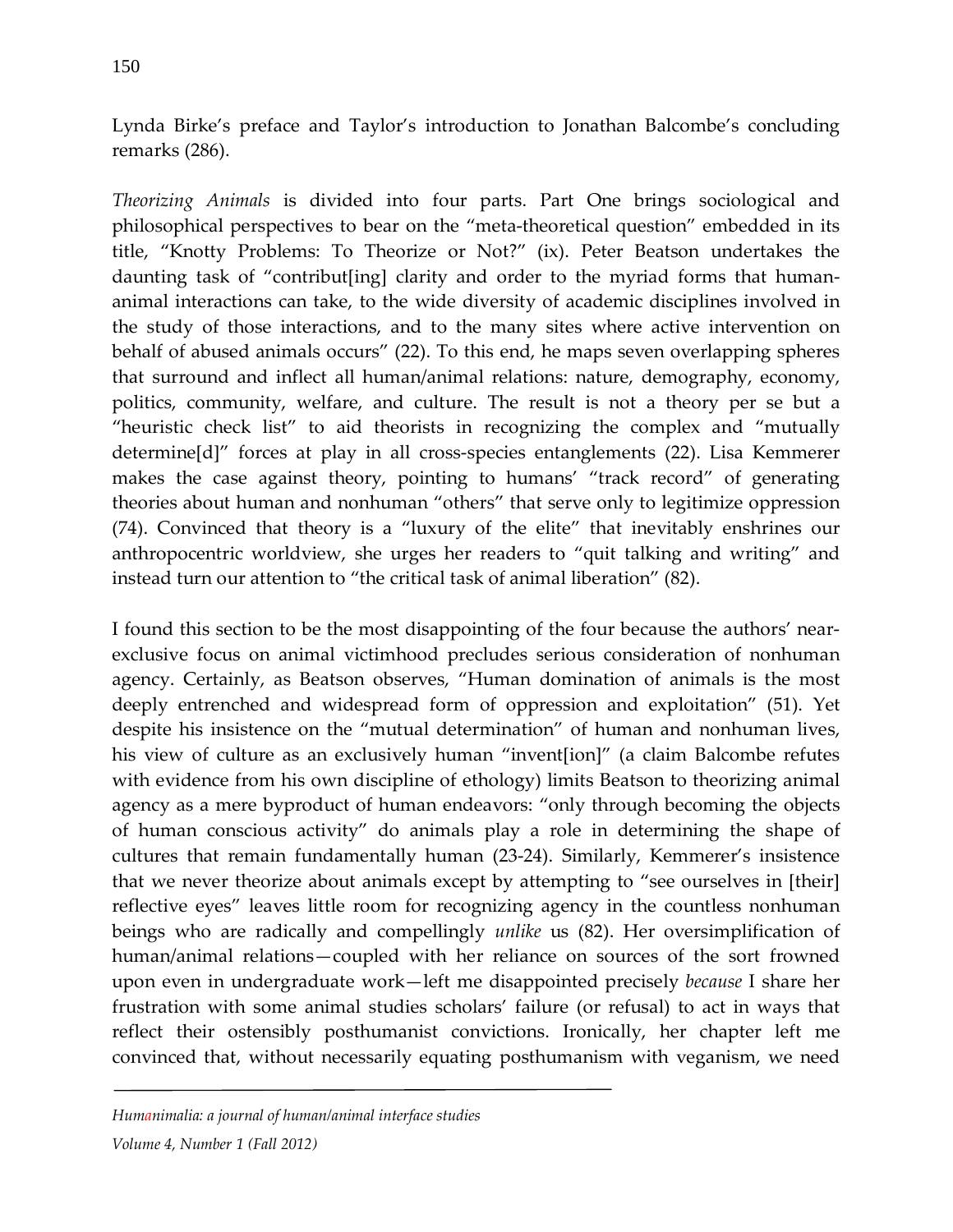theory to keep us honest as we strive to become more just in our relations with other animals.

Happily, the remaining chapters offer more satisfying considerations of interspecies agency (and implicitly illustrate the useful aspects of Beatson's model). Part Two, "Animals and Modernity," opens with Mary Murray's critique of the erasure of nonhuman agency from Marxist accounts of the transition from feudalism to capitalism. She argues that the "speciesist social relationships" that underwrite modern agribusiness and other animal enterprises "have actually been *constitutive* of modern capitalism, rather than simply an effect of capitalism" (88). In Murray's formulation, exploited animals, though dismissed by Marxist theory as mere "instruments of production," come to resemble the proletariat *par excellence* (103). Claire Molloy analyzes the social and cultural conditions surrounding the UK's Dangerous Dogs Act 1991 as a potent manifestation of the construction and management of risk within reflexive modernity (110). She maps the constellation of "public anxieties" that has informed the cultural construction of "dangerous dogs" since the 1970s, including "discourses of antisocial behavior, masculinity, violence, the erosion of national identity, social responsibility and drug culture" (107). In particular, she traces the legal and social disenfranchisement of pit bulls and pit bull owners by a society eager to reaffirm "hierarchical divisions" within and between species (127). Gavin Kendall likewise addresses the management of animal bodies within rationalized modernity, yet he proposes that the view of modernity as marked by a "draining of the 'heat' from our relationships with animals" is only part of the story (136). Companion species relationships, he notes, have in some ways become "hotter," with pets "mov[ing] from the outside kennel into the house" (136). Moreover, the growing popularity of whale watching and other forms of ecotourism signal a persistent desire and capacity for "hot" encounters, reminding us "that the coldness of rationalization was always somewhat warmed by tradition and ritual" (144).

Part Three, "Animal Performers," offers two approaches to conceptualizing such encounters. Gregory S. Szarycz applies theories of performance and performativity to animal performances. While acknowledging that such acts are human-scripted and thus reflect human assumptions about animals, he notes that the concept of "the performative" destabilizes "distinction[s] between appearances and facts, surfaces and depths, illusions and substances," making it difficult to dismiss animal performers as mere props or proxies (153). Discussing performances ranging from the highly scripted movements of Lipizzaner Stallions to the "unscripted behaviors" that attract whale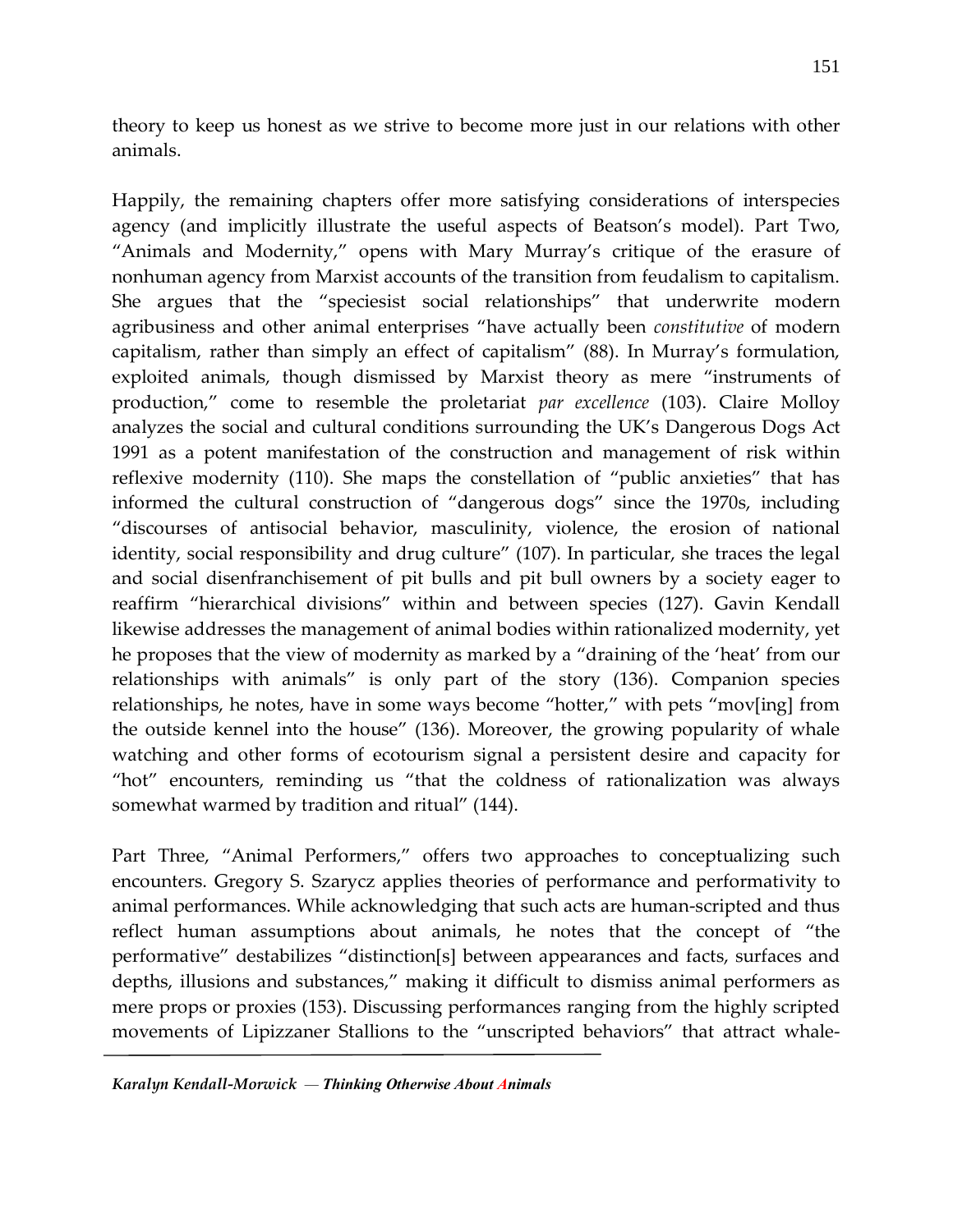watchers, Szarycz concludes that "the most important factor" in animal performances is their capacity to underscore nonhuman agency: "In performance, animals reveal something we did not know of them" (169, 171). Philip Armstrong reaches similar conclusions in his examination of the ever-generative subject of the animal gaze. Drawing a parallel between Derrida's famous encounter with the cat and his own unease while gazing at a tiger in London's Regent's Park Zoo, he proposes that such encounters problematize John Berger's oft-cited theory of the disappearance of "real" animals in modernity. Tracing a history of the animal gaze beginning with ancient accounts of its "physical" and even prehensile powers, he points to  $17<sup>th</sup>$ -century geometrical theories of vision as a turning point whereby "visual agency" shifted to humans, supporting Berger's thesis (178, 182). However, the renewed fascination with the animal gaze in postmodern literature and in ethological studies that position (or rather expose) the human observer within "the visual field" reveals its power to undercut the primacy of the human gaze and to challenge us "to learn from animals as well as about them" (196-197).

The contributors to Part Four, "Forward Thinking," test the potential of actor-network theory (ANT) to help us think otherwise about our interactions with nonhuman animals. Nik Taylor takes her own discipline of sociology to task for restricting its understanding of "the social" to "the human" (205). Sociology, she argues, cannot adequately address "the animal question" until it radically rethinks "the social question" (204, 203). To this end, she presents an admirably lucid overview of ANT as a promising alternative to anthropocentric social theory. Acknowledging that "ANT is an analytical approach, not a moral one"—a fact that is "not unproblematic for humananimal scholars"—she nevertheless views ANT's abandonment of hierarchical thinking as "a starting point for the generation of knowledge which aims to emancipate animals" (215-216). While a discussion of "[h]ow this emancipation might look" might be too much to ask (and Taylor brackets it as "beyond the scope" of her chapter), her analysis, like Kemmerer's, left me with doubts about whether the goal of emancipation is compatible with a properly posthumanist understanding of humanimal relations (215). Without discounting the very real and terrible suffering to which humans routinely subject other animals, if we are all part of a vast, entangled network, what are they to be emancipated from?

The remaining chapters suggest alternatives to the well-meaning but perhaps simplistic rhetoric of liberation by exploring two dramatically different modes of be(com)ing with other animals. Kirrilly Thompson examines "the transformative and generative potential of human-horse riding relationships" through the lens of "the centaur

*Humanimalia: a journal of human/animal interface studies*